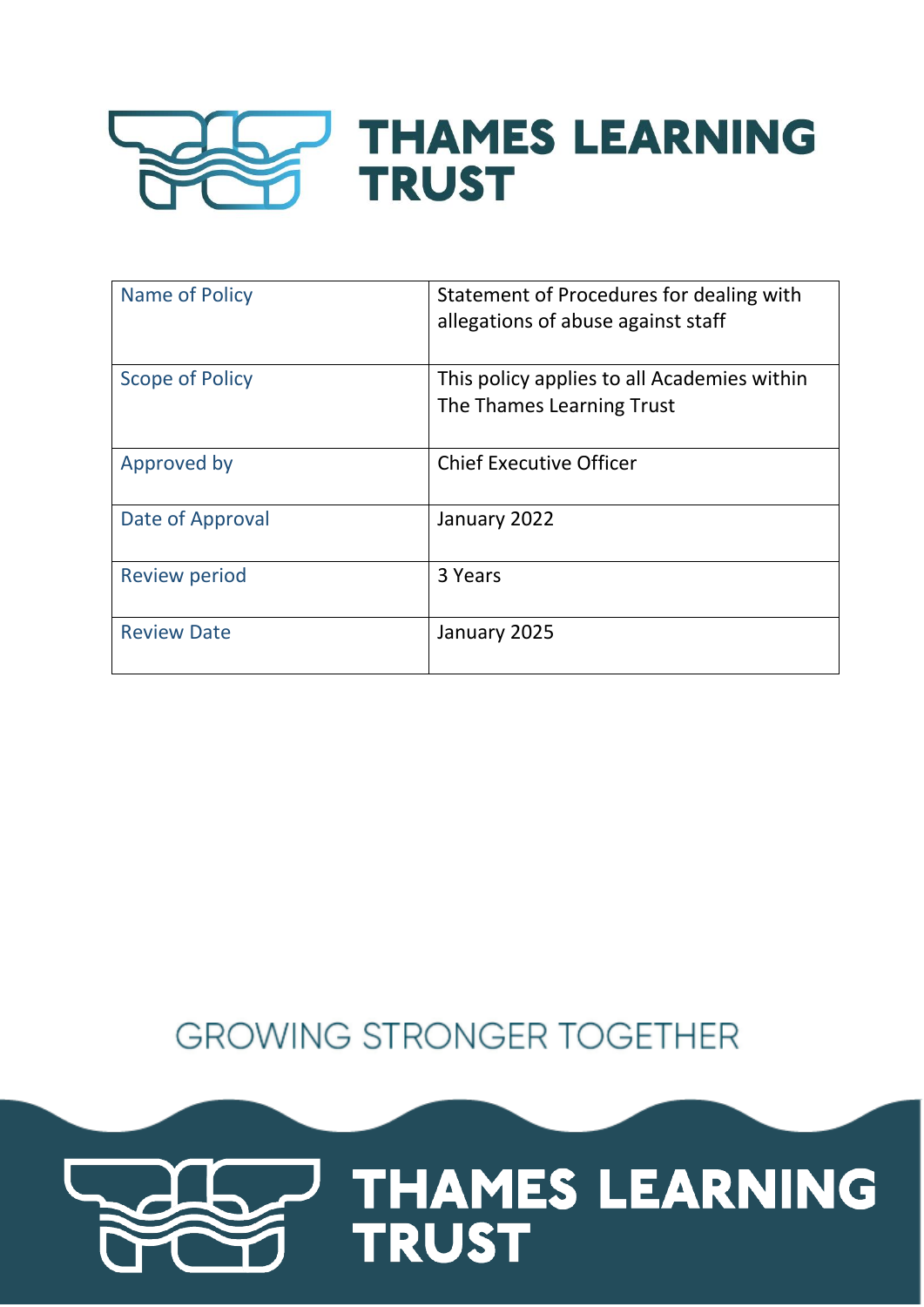# **Procedures of dealing with allegations of abuse made against staff**

### **Section 1: allegations that may meet the harms threshold**

- This section applies to all cases in which it is alleged that a current member of staff, including a supply teacher, volunteer or contractor, has:
- Behaved in a way that has harmed a child, or may have harmed a child, and/or
- Possibly committed a criminal offence against or related to a child, and/or
- Behaved towards a child or children in a way that indicates he or she may pose a risk of harm to children, and/or
- Behaved or may have behaved in a way that indicates they may not be suitable to work with children – this includes behaviour taking place both inside and outside of school

We will deal with any allegation of abuse quickly, in a fair and consistent way that provides effective child protection while also supporting the individual who is the subject of the allegation.

A 'case manager' will lead any investigation. This will be the Principal or the chair of trustees where the Chief Executive Officer is the subject of the allegation. The case manager will be identified at the earliest opportunity.

Our procedures for dealing with allegations will be applied with common sense and judgement.

## **Suspension of the accused until the case is resolved**

Suspension of the accused will not be the default position, and will only be considered in cases where there is reason to suspect that a child or other children is/are at risk of harm, or the case is so serious that there might be grounds for dismissal. In such cases, we will only suspend an individual if we have considered all other options available and there is no reasonable alternative.

Based on an assessment of risk, we will consider alternatives such as:

- Redeployment within the school so that the individual does not have direct contact with the child or children concerned
- Providing an assistant to be present when the individual has contact with children
- Redeploying the individual to alternative work in the school so that they do not have unsupervised access to children
- Moving the child or children to classes where they will not come into contact with the individual, making it clear that this is not a punishment and parents/carers have been consulted
	- Temporarily redeploying the individual to another role in a different location, for example to an alternative school or other work for the trust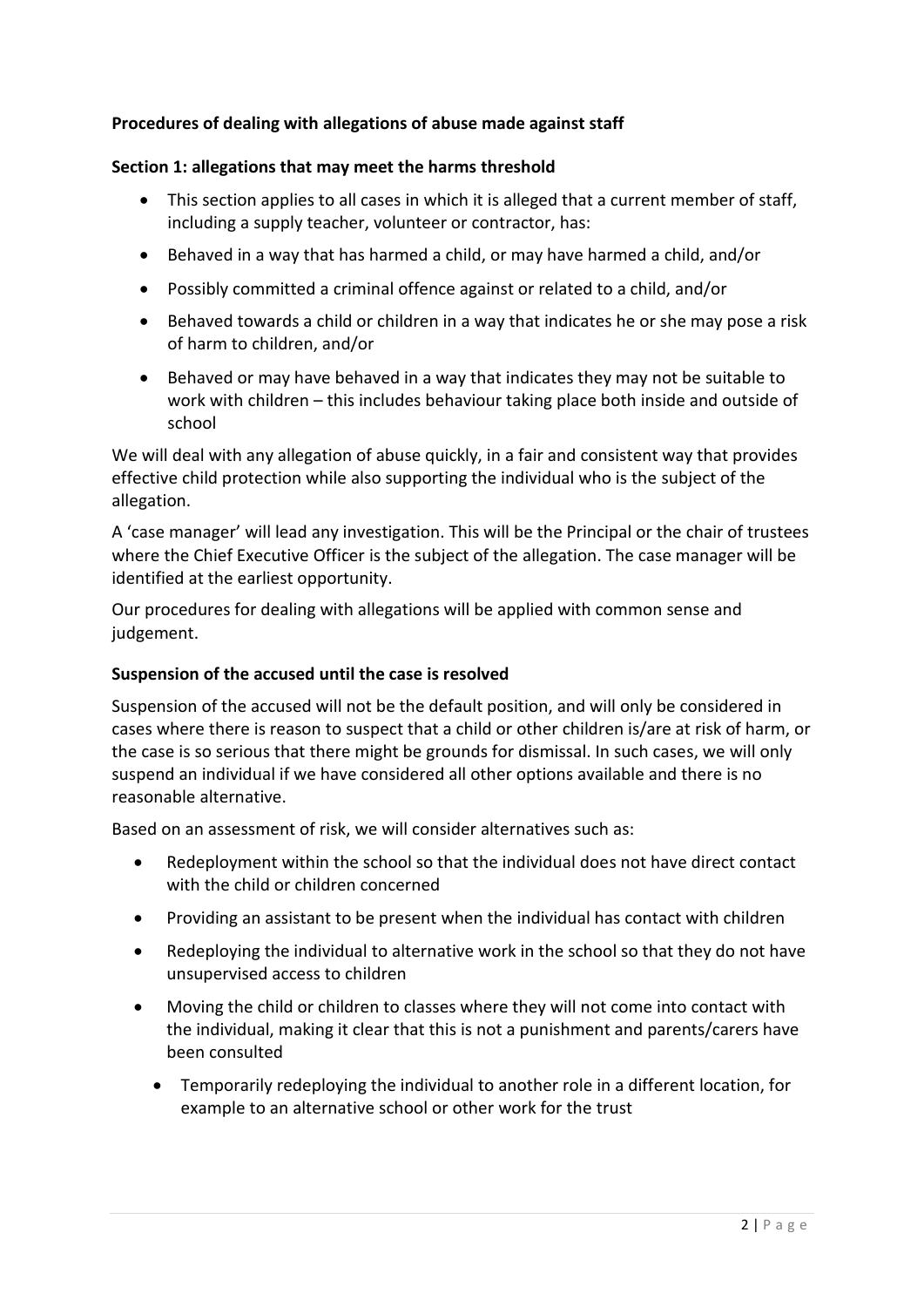If in doubt, the case manager will seek views from the trust's HR Manager and the designated officer at the local authority, as well as the police and children's social care where they have been involved.

### **Definitions for outcomes of allegation investigations**

- **Substantiated:** there is sufficient evidence to prove the allegation
- **Malicious:** there is sufficient evidence to disprove the allegation and there has been a deliberate act to deceive, or to cause harm to the subject of the allegation
- **False:** there is sufficient evidence to disprove the allegation
- **Unsubstantiated:** there is insufficient evidence to either prove or disprove the allegation (this does not imply guilt or innocence)
- **Unfounded**: to reflect cases where there is no evidence or proper basis which supports the allegation being made

#### **Procedure for dealing with allegations**

In the event of an allegation that meets the criteria above, the case manager will take the following steps:

- Conduct basic enquiries in line with local procedures to establish the facts to help determine whether there is any foundation to the allegation before carrying on with the steps below
- Discuss the allegation with the designated officer at the local authority. This is to consider the nature, content and context of the allegation and agree a course of action, including whether further enquiries are necessary to enable a decision on how to proceed, and whether it is necessary to involve the police and/or children's social care services. (The case manager may, on occasion, consider it necessary to involve the police *before* consulting the designated officer – for example, if the accused individual is deemed to be an immediate risk to children or there is evidence of a possible criminal offence. In such cases, the case manager will notify the designated officer as soon as practicably possible after contacting the police)
- Inform the accused individual of the concerns or allegations and likely course of action as soon as possible after speaking to the designated officer (and the police or children's social care services, where necessary). Where the police and/or children's social care services are involved, the case manager will only share such information with the individual as has been agreed with those agencies
- Where appropriate (in the circumstances described above), carefully consider whether suspension of the individual from contact with children at the school is justified or whether alternative arrangements such as those outlined above can be put in place. Advice will be sought from the designated officer, police and/or children's social care services, as appropriate
- Where the case manager is concerned about the welfare of other children in the community or the individual's family, they will discuss these concerns with the DSL and make a risk assessment of the situation. If necessary, the DSL may make a referral to children's social care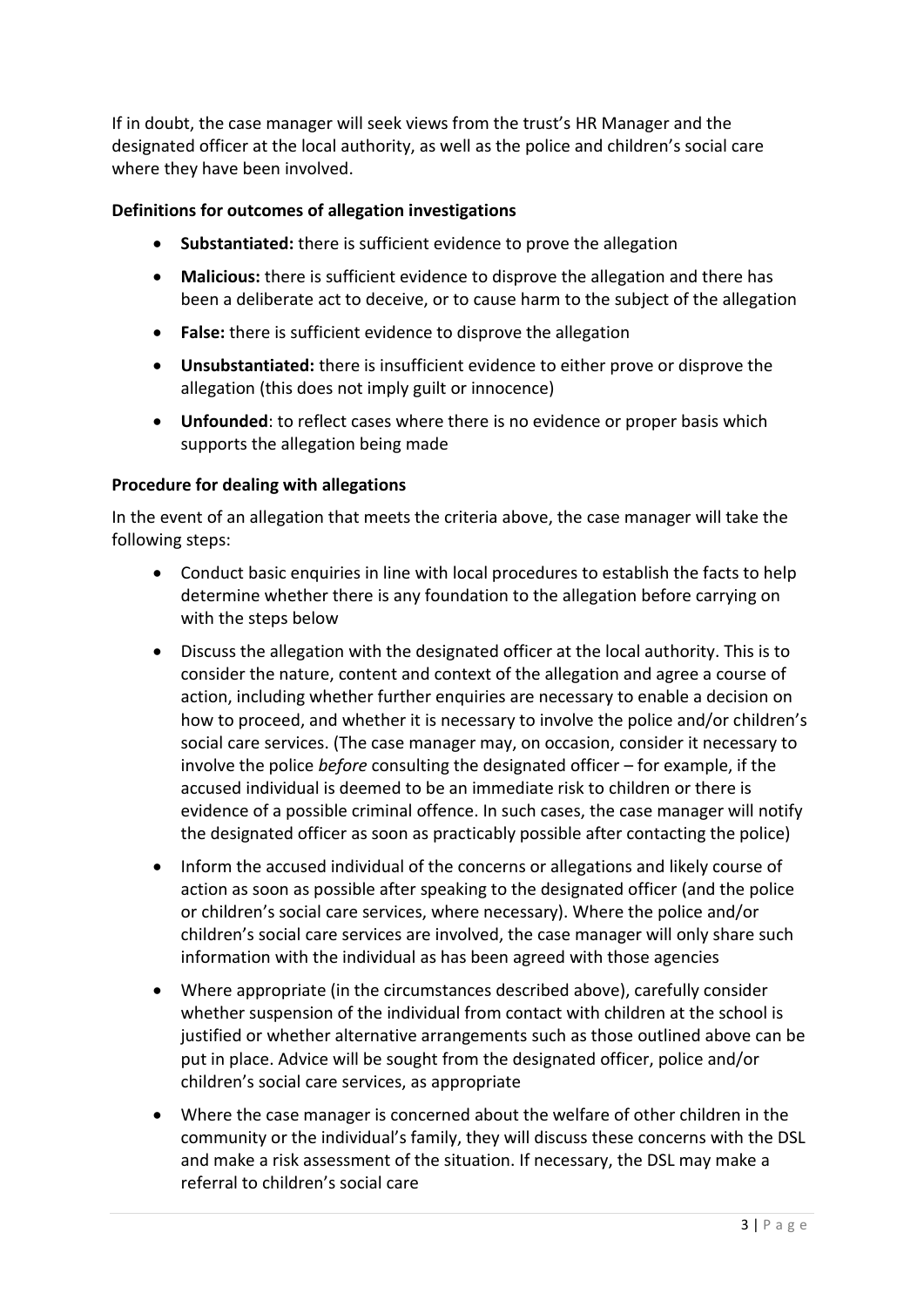- **If immediate suspension is considered necessary**, agree and record the rationale for this with the designated officer. The record will include information about the alternatives to suspension that have been considered, and why they were rejected. Written confirmation of the suspension will be provided to the individual facing the allegation or concern within 1 working day, and the individual will be given a named contact at the school and their contact details
- **If it is decided that no further action is to be taken** in regard to the subject of the allegation or concern, record this decision and the justification for it and agree with the designated officer what information should be put in writing to the individual and by whom, as well as what action should follow both in respect of the individual and those who made the initial allegation
- **If it is decided that further action is needed**, take steps as agreed with the designated officer to initiate the appropriate action in school and/or liaise with the police and/or children's social care services as appropriate
- Provide effective support for the individual facing the allegation or concern, including appointing a named representative to keep them informed of the progress of the case and considering what other support is appropriate. The individual face the allegation or concern will be sent details of the Employee Assistance Programme where independent counselling will be offered.
- Inform the parents or carers of the child/children involved about the allegation as soon as possible if they do not already know (following agreement with children's social care services and/or the police, if applicable). The case manager will also inform the parents or carers of the requirement to maintain confidentiality about any allegations made against teachers (where this applies) while investigations are ongoing. Any parent or carer who wishes to have the confidentiality restrictions removed in respect of a teacher will be advised to seek legal advice
- Keep the parents or carers of the child/children involved informed of the progress of the case (only in relation to their child – no information will be shared regarding the staff member)
- Make a referral to the DBS where it is thought that the individual facing the allegation or concern has engaged in conduct that harmed or is likely to harm a child, or if the individual otherwise poses a risk of harm to a child

We will inform Ofsted of any allegations of serious harm or abuse by any person living, working, or looking after children at the premises (whether the allegations relate to harm or abuse committed on the premises or elsewhere), and any action taken in respect of the allegations. This notification will be made as soon as reasonably possible and always within 14 days of the allegations being made.

If the trust is made aware that the secretary of state has made an interim prohibition order in respect of an individual, we will immediately suspend that individual from teaching, pending the findings of the investigation by the Teaching Regulation Agency.

Where the police are involved, wherever possible the trust will ask the police at the start of the investigation to obtain consent from the individuals involved to share their statements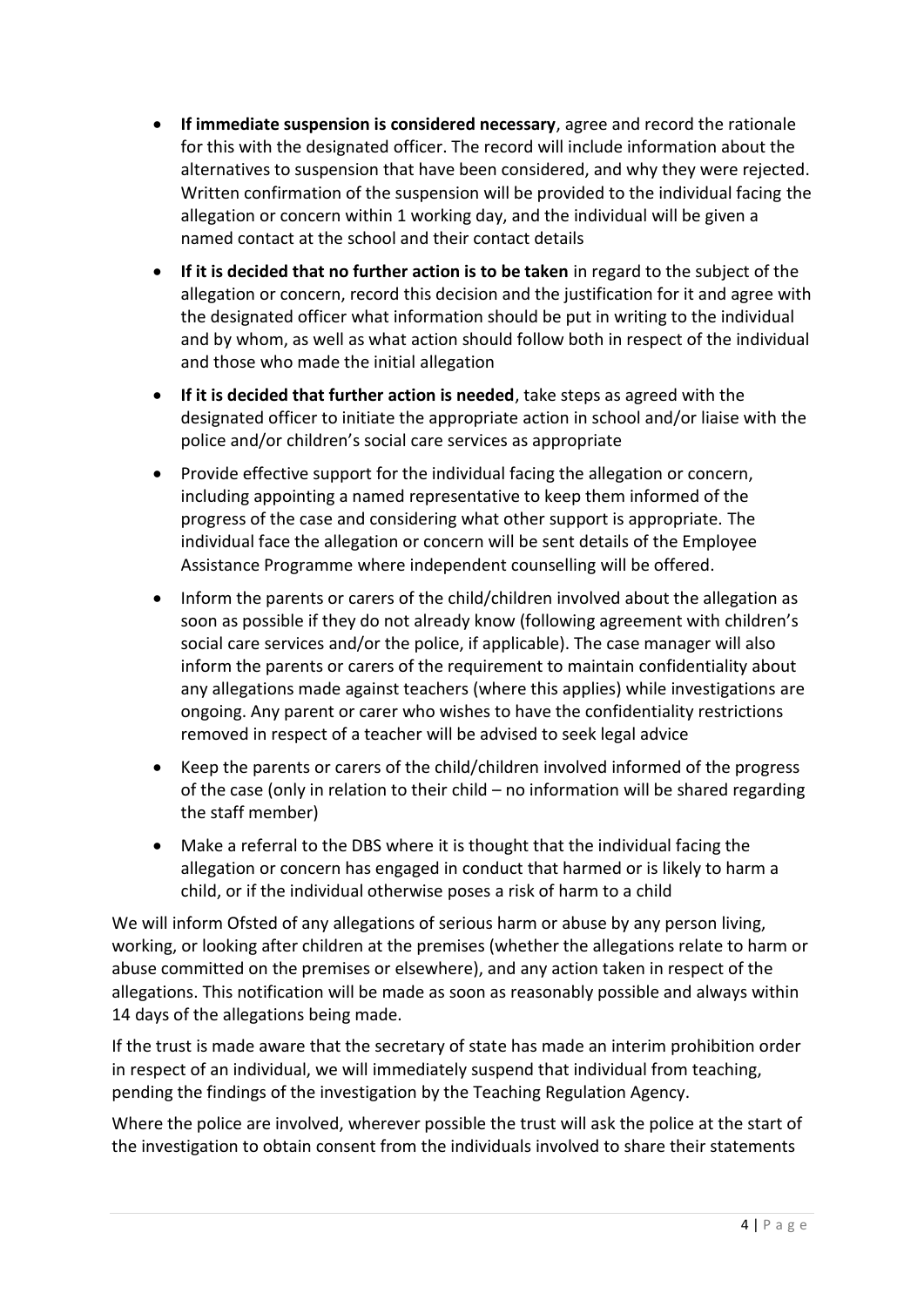and evidence for use in the school's disciplinary process, should this be required at a later point.

# **Additional considerations for supply teachers and all contracted staff**

If there are concerns or an allegation is made against someone not directly employed by the trust, such as a supply teacher or contracted staff member provided by an agency, we will take the actions below in addition to our standard procedures.

- We will not decide to stop using an individual due to safeguarding concerns without finding out the facts and liaising with our LADO to determine a suitable outcome
- The board of trustees will discuss with the agency whether it is appropriate to suspend the individual, or redeploy them to another part of the school/trust, while the school carries out the investigation
- We will involve the agency fully, but the school/trust will take the lead in collecting the necessary information and providing it to the LADO as required
- We will address issues such as information sharing, to ensure any previous concerns or allegations known to the agency are considered (we will do this, for example, as part of the allegations management meeting or by liaising directly with the agency where necessary)

When using an agency, we will inform them of our process for managing allegations, and keep them updated about our policies as necessary, and will invite the agency's HR manager or equivalent to meetings as appropriate.

## **Timescales**

We will deal with all allegations as quickly and effectively as possible and will endeavour to comply with the following timescales, where reasonably practicable:

- Any cases where it is clear immediately that the allegation is unsubstantiated or malicious should be resolved within 1 week
- If the nature of an allegation does not require formal disciplinary action, appropriate action should be taken within 3 working days
- If a disciplinary hearing is required and can be held without further investigation, this should be held within 15 working days

However, these are objectives only and where they are not met, we will endeavour to take the required action as soon as possible thereafter.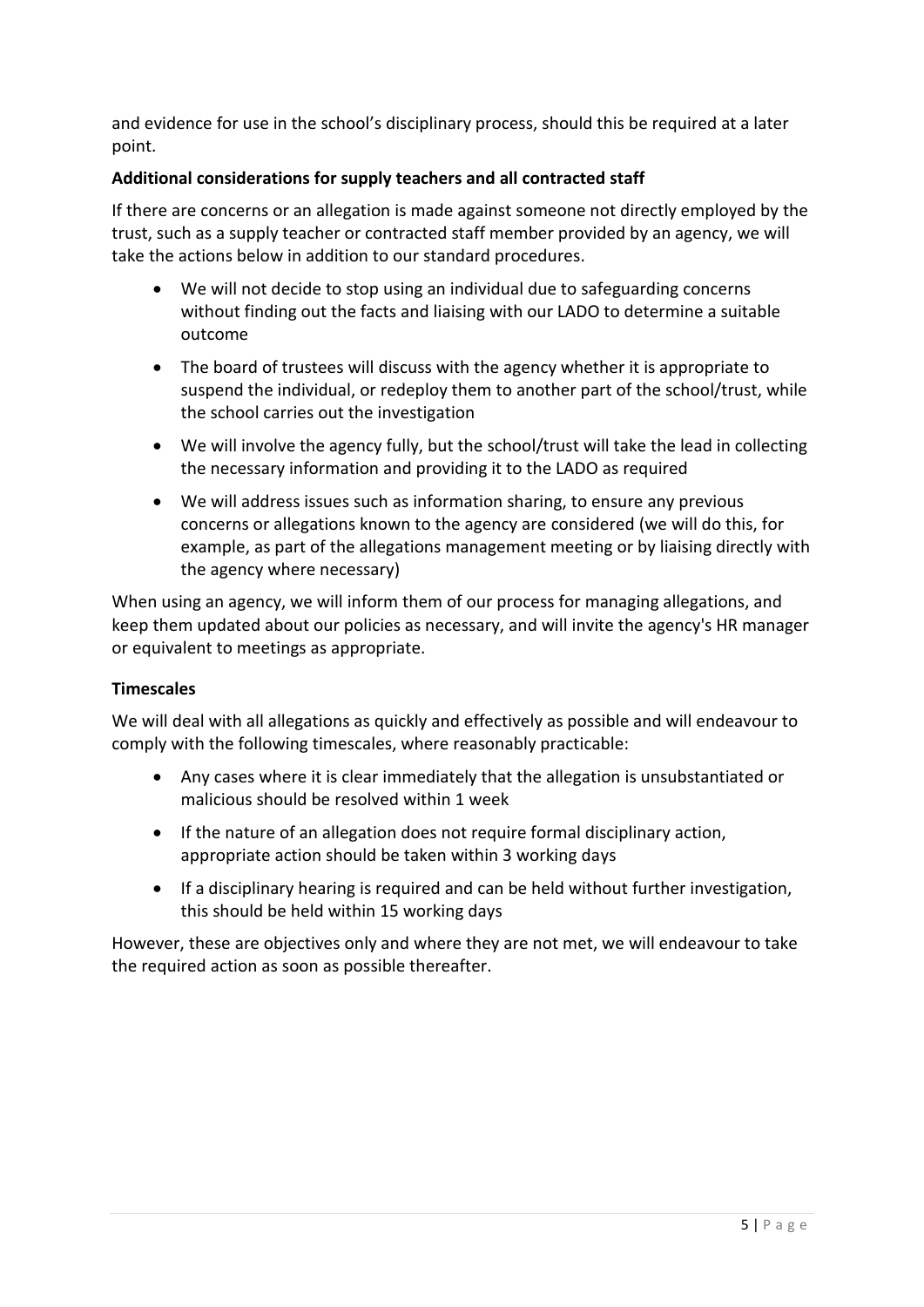### **Specific actions**

### **Action following a criminal investigation or prosecution**

The case manager will discuss with the local authority's designated officer whether any further action, including disciplinary action, is appropriate and, if so, how to proceed, considering information provided by the police and/or children's social care services.

#### **Conclusion of a case where the allegation is substantiated**

If the allegation is substantiated and the individual is dismissed or the school ceases to use their services, or the individual resigns or otherwise ceases to provide their services, the trust will make a referral to the DBS for consideration of whether inclusion on the barred lists is required.

If the individual concerned is a member of teaching staff, the trust will consider whether to refer the matter to the Teaching Regulation Agency to consider prohibiting the individual from teaching.

#### **Individuals returning to work after suspension**

If it is decided on the conclusion of a case that an individual who has been suspended can return to work, the case manager will consider how best to facilitate this.

The case manager will also consider how best to manage the individual's contact with the child or children who made the allegation, if they are still attending the school.

#### **Unsubstantiated, unfounded, false or malicious reports**

If a report is:

- Determined to be unsubstantiated, unfounded, false or malicious, the DSL will consider the appropriate next steps. If they consider that the child and/or person who made the allegation needs help, or the allegation may have been a cry for help, a referral to children's social care may be appropriate
- Shown to be deliberately invented, or malicious, the school will consider whether any disciplinary action is appropriate against the individual(s) who made it

#### **Unsubstantiated, unfounded, false or malicious allegations**

If an allegation is:

- Determined to be unsubstantiated, unfounded, false or malicious, the LADO and case manager will consider the appropriate next steps. If they consider that the child and/or person who made the allegation needs help, or the allegation may have been a cry for help, a referral to children's social care may be appropriate
- Shown to be deliberately invented, or malicious, the school will consider whether any disciplinary action is appropriate against the individual(s) who made it

#### **Confidentiality and information sharing**

The trust will make every effort to maintain confidentiality and guard against unwanted publicity while an allegation is being investigated or considered.

The case manager will take advice from the LADO, police and children's social care services, as appropriate, to agree: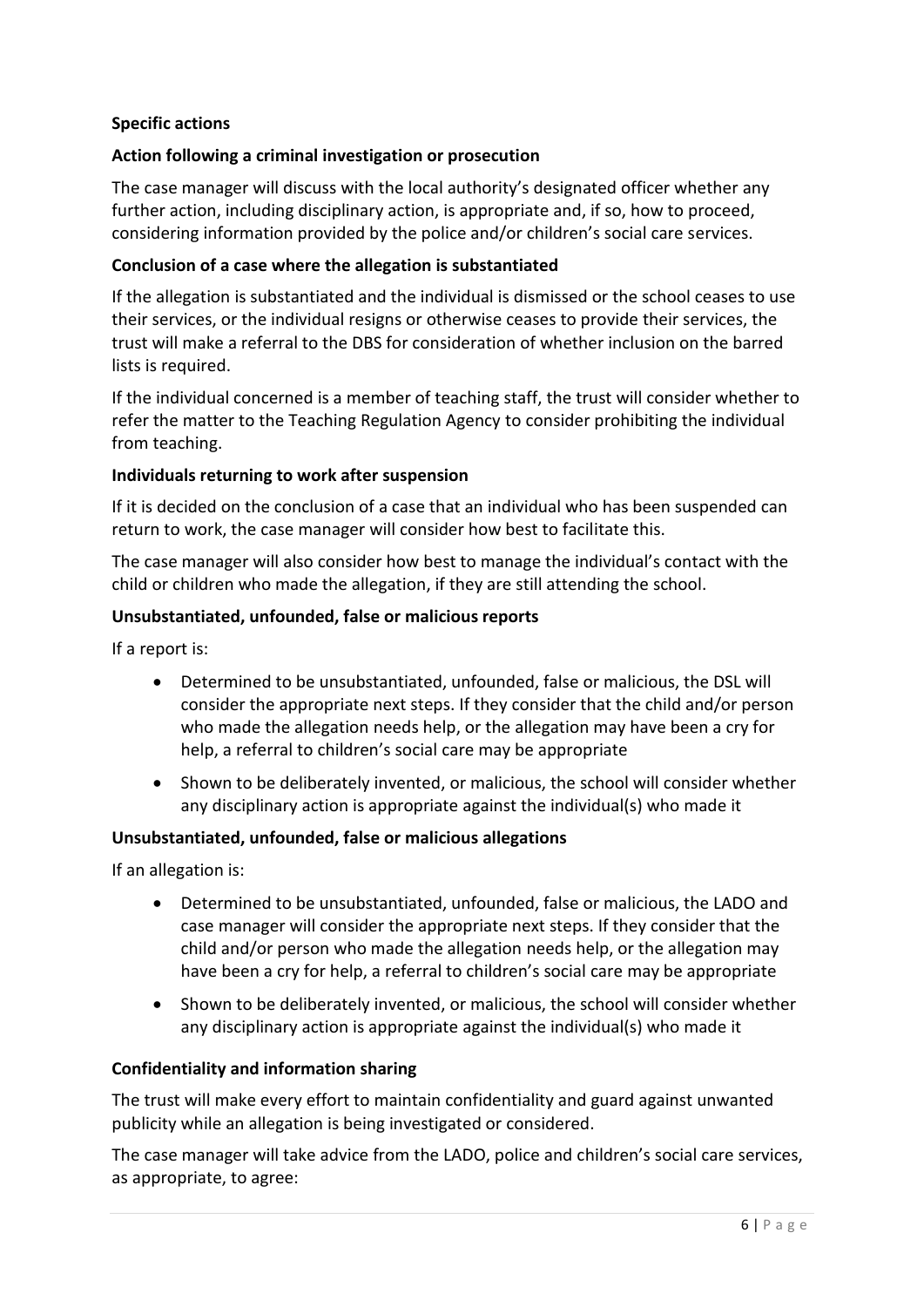- Who needs to know about the allegation and what information can be shared
- How to manage speculation, leaks and gossip, including how to make parents or carers of a child/children involved aware of their obligations with respect to confidentiality
- What, if any, information can be reasonably given to the wider community to reduce speculation
- How to manage press interest if, and when, it arises

## **Record-keeping**

The case manager will maintain clear records about any case where the allegation or concern meets the criteria above and store them on the individual's confidential personnel file for the duration of the case.

The records of any allegation that, following an investigation, is found to be malicious or false will be deleted from the individual's personnel file (unless the individual consents for the records to be retained on the file).

For all other allegations (which are not found to be malicious or false), the following information will be kept on the file of the individual concerned:

- A clear and comprehensive summary of the allegation
- Details of how the allegation was followed up and resolved
- Notes of any action taken, decisions reached and the outcome
- A declaration on whether the information will be referred to in any future reference

In these cases, the school will provide a copy to the individual, in agreement with children's social care or the police as appropriate.

Where records contain information about allegations of sexual abuse, we will preserve these for the Independent Inquiry into Child Sexual Abuse (IICSA), for the term of the inquiry. We will retain all other records at least until the individual has reached normal pension age, or for 10 years from the date of the allegation if that is longer.

## **References**

When providing employer references, we will:

- Not refer to any allegation that has been found to be false, unfounded, unsubstantiated or malicious, or any repeated allegations which have all been found to be false, unfounded, unsubstantiated or malicious
- Include substantiated allegations, provided that the information is factual and does not include opinions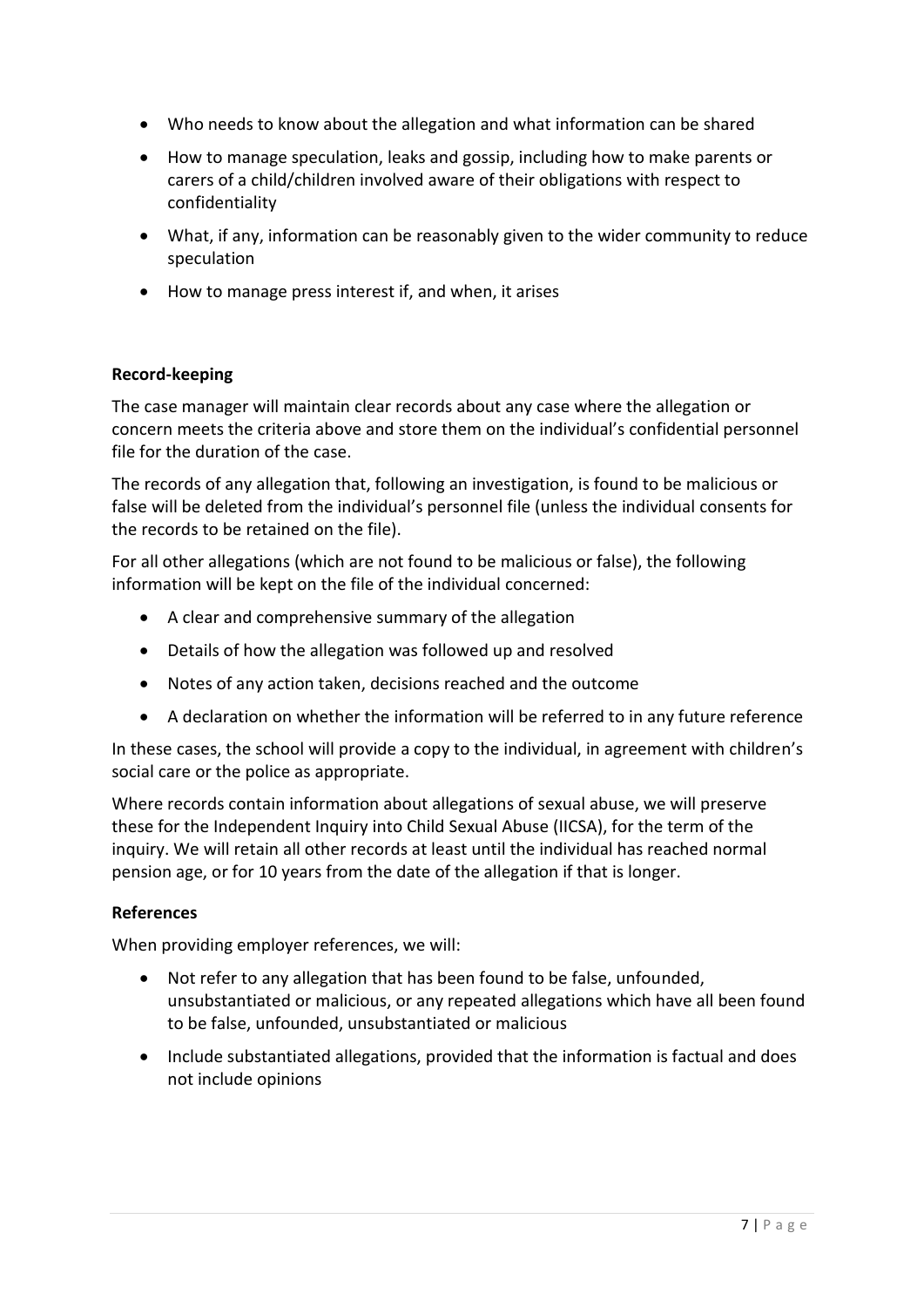### **Learning lessons**

After any cases where the allegations are *substantiated*, the case manager will review the circumstances of the case with the local authority's designated officer to determine whether there are any improvements that we can make to the trust's procedures or practice to help prevent similar events in the future.

This will include consideration of (as applicable):

- Issues arising from the decision to suspend the member of staff
- The duration of the suspension
- Whether or not the suspension was justified
- The use of suspension when the individual is subsequently reinstated. We will consider how future investigations of a similar nature could be carried out without suspending the individual

For all other cases, the case manager will consider the facts and determine whether any improvements can be made.

#### **Non-recent allegations**

Abuse can be reported, no matter how long ago it happened.

We will report any non-recent allegations made by a child to the LADO in line with our local authority's procedures for dealing with non-recent allegations.

Where an adult makes an allegation to the school that they were abused as a child, we will advise the individual to report the allegation to the police.

#### **Section 2: concerns that do not meet the harm threshold**

This section applies to all concerns (including allegations) about members of staff, including supply teachers, volunteers and contractors, which do not meet the harm threshold set out in section 1 above.

Concerns may arise through, for example:

- Suspicion
- Complaint
- Disclosure made by a child, parent or other adult within or outside the school
- Pre-employment vetting checks

We recognise the importance of responding to and dealing with any concerns in a timely manner to safeguard the welfare of children.

#### **Definition of low-level concerns**

The term 'low-level' concern is any concern  $-$  no matter how small  $-$  that an adult working in or on behalf of the school may have acted in a way that:

 Is inconsistent with the staff code of conduct, including inappropriate conduct outside of work, **and**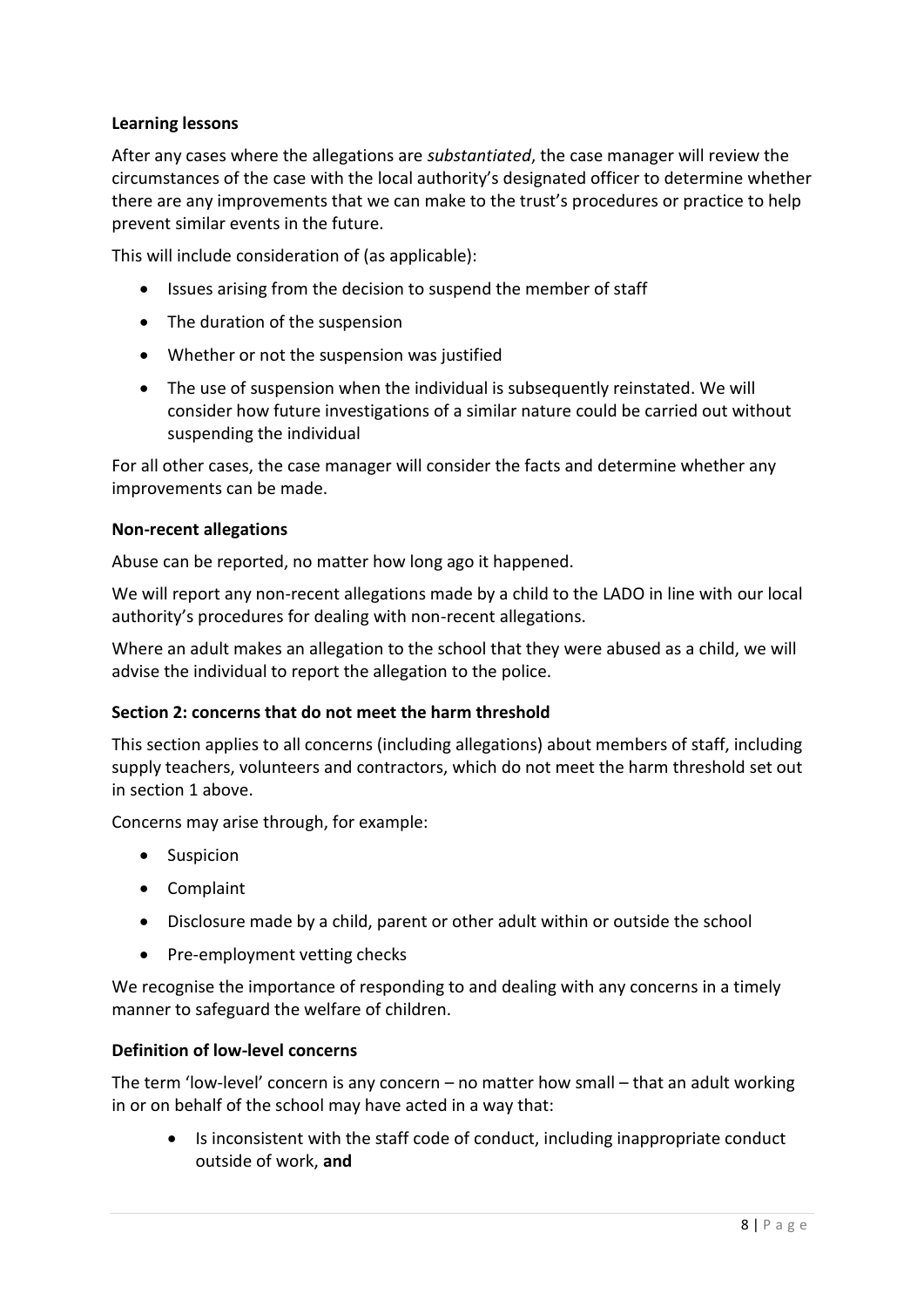- Does not meet the allegations threshold or is otherwise not considered serious enough to consider a referral to the designated officer at the local authority
- Examples of such behaviour could include, but are not limited to:
- Being overly friendly with children
- Having favourites
- Taking photographs of children on their mobile phone
- Engaging with a child on a one-to-one basis in a secluded area or behind a closed door
- Using inappropriate sexualised, intimidating or offensive language

#### **Sharing low-level concerns**

We recognise the importance of creating a culture of openness, trust and transparency to encourage all staff to share low-level concerns so that they can be addressed appropriately.

We will create this culture by:

- Ensuring staff are clear about what appropriate behaviour is, and are confident in distinguishing expected and appropriate behaviour from concerning, problematic or inappropriate behaviour, in themselves and others
- Empowering staff to share any low-level concerns as per section 2 of this policy
- Empowering staff to self-refer
- Addressing unprofessional behaviour and supporting the individual to correct it at an early stage
- Providing a responsive, sensitive and proportionate handling of such concerns when they are raised
- Helping to identify any weakness in the school or trust's safeguarding system

#### **Responding to low-level concerns**

If the concern is raised via a third party, the Principal will collect evidence where necessary by speaking:

- Directly to the person who raised the concern, unless it has been raised anonymously
- To the individual involved and any witnesses

The Principal will use the information collected to categorise the type of behaviour and determine any further action, in line with the staff code of conduct.

#### **Record keeping**

All low-level concerns will be recorded in writing. In addition to details of the concern raised, records will include the context in which the concern arose, any action taken and the rationale for decisions and action taken.

Records will be: